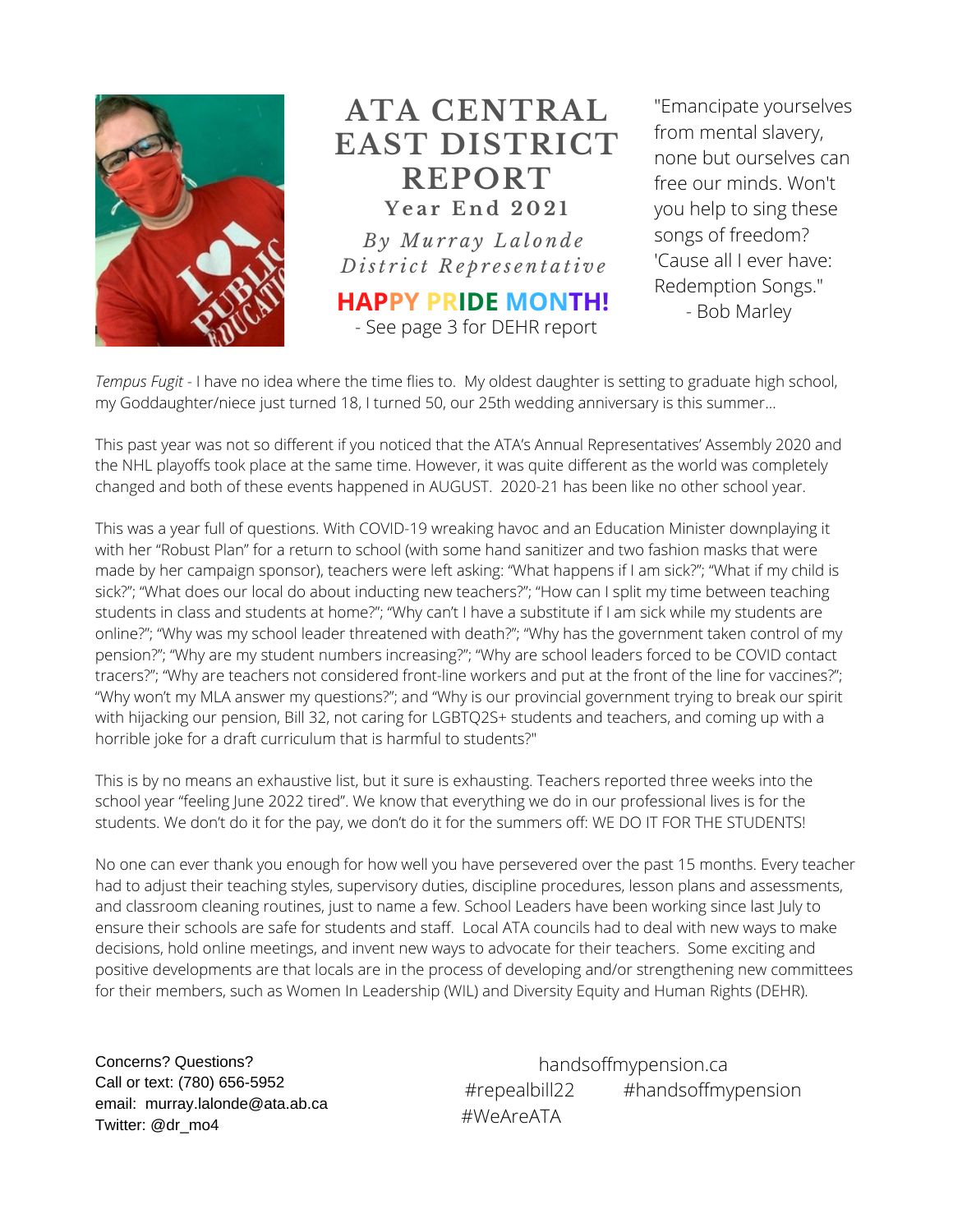Through all the difficulties that the COVID pandemic has thrown at us, teachers are highly successful and resilient in all aspects of education.

Teachers' Conventions were a huge success. The Endless Skies Teachers' Convention Association (ESTCA) originally planned for an in-person convention, then turned on a dime and held a fantastic and well-received, ravingly reviewed online convention. Teachers have said they were able to get more out of their convention, especially with the ability to view the recording of many other sessions up to a month after the event. A lot of hard work goes into planning a convention, and teachers from our district were well-served by our Convention Association. Thank you, ESTCA!

Your Local Council and Executive has been very busy this year and represents you well. Your local is elected but please remember they are volunteering their time and effort. They spend their extra time in your service and have been very vocal in their advocacy for teachers, students, and public education. Local Council Members and Executive: Thank you so much for all your hard work, dedication, and time.

In review, I have LOVED every second of representing you at the Provincial Executive Council (PEC). Your stories and concerns have been heard, and in a lot of cases shared, by teachers across Alberta (in his almost 600 interviews and countless meetings, ATA President Jason Schilling has fuelled his interviews and reports with field member stories and concerns). As a member of the Central Table Bargaining Committee (CTBC), I can assure you that we are fighting hard for your next collective agreement. From last July through to the end of this June, I have attended (or will attend soon) 77 local and executive council meetings, 27 days of PEC meetings, 25 special committee meetings, 7 Local Presidents' formal and informal meetings, 21 CTBC meetings, 7 ESTCA meetings, 18 Teacher Welfare and local bargaining meetings, 8 ARA and ARA planning meetings, 6 French Language Learning sessions through Alliance Française, and 1 retirement seminar. Zoom and Google Meets have made it easy for me to attend multiple meetings in a day, and I am grateful for this technology to allow me to meet with you, but I cannot wait until I again get to see you in person. Please take care of yourself and those you love.

**Annual Representative Assembly** - The 104th ARA took place this past May long weekend. Each ATA local sends elected delegates to make decisions for their local teachers. Resolutions are either passed to become policy, or not passed and become a memory of a May long-weekend spent with 450 other teachers and ATA Staff from across Alberta. The headlines of most media outlets covered Emergent Resolution 4-1/21: "Be it resolved that the teachers of Alberta have lost confidence in the Education Minister Adriana LaGrange," of which 99% of delegates voted in favour. Even with the overwhelming support for this resolution, the Education Minister's office replied, "It was disappointing that the union 'continues to play politics' with student education." After having discussed this with Greater St. Paul's Local President Leon Ward, we realize that she is right: It IS disappointing that we must play politics to get through to the Minister (who, by the way, is a politician, and anytime you must talk to her, it is a "political play"). This resolution was not taken lightly: the debate took over an hour. One teacher had most of the assembly in tears as she described how she feels "broken" because of this government's attack on teachers and public education and the handling of the pandemic

Please help me thank all of our ARA delegates for their time and energy spent in the preparation and attending of the ATA's most important meeting of the year. I hope beyond all hope it will be in person next year.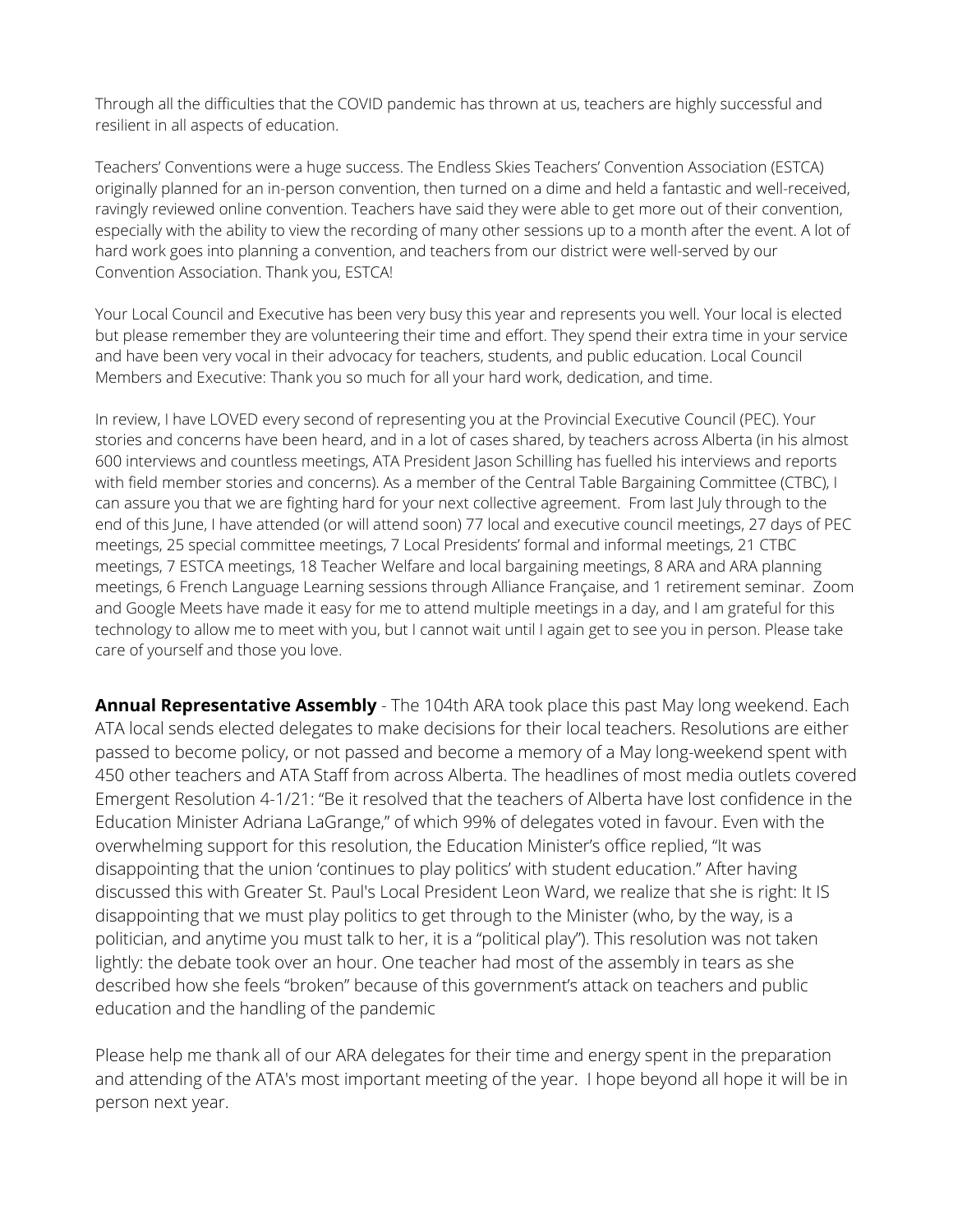**Diversity, Equity, and Human Rights (DEHR):** in celebration of Pride Month, the ATA PD/DEHR has developed and is distributing promotional items such as new Safe Space posters and stickers, pronoun stickers, rainbow-framed sunglasses, temporary tattoos, buttons and more. Please ask your local DEHR committee or school representative for ordering information.

**COVID update**: At the June 10/11 meeting of Provincial Executive Council, the Table Officers Committee announced that the restrictions on ATA activities at all levels will be lifted 4 weeks after the start of stage 3 of the Alberta Government's "Open for Summer Plan". Any previous decisions made to hold a virtual meeting, conference, convention, or activity will remain in a virtual format.

**ESTCA 2022**: Planning for a successful teachers' convention takes almost a full year of preparation and planning. All provincial convention associations have been patiently waiting for a decision on how next year's conventions will be held: in person; virtually; or a hybrid model. After careful deliberation and having listened to the advice of convention associations, the decision was made to hold all 2022 teachers' conventions in a virtual format. "Looking ahead to spring 2022, great uncertainty remains regarding the health and safety of members including the level of protection and longevity of vaccines, potential future strains of COVID-19, and the future of vaccinations for students. Uncertainty also remains regarding gathering restrictions and related distancing and masking regulations. ... Maintaining one more year of online conventions brings with it the lowest COVID-19 health risks to members and the greatest certainty for convention planners in a model that has now been proven to be successful."

**Public Interest Alberta:** PIA won an award for their video "One Kid" in which they ask, "How much child poverty are we okay with?" Please take a few minutes to watch the video at https://www.youtube.com/watch?v=vBGhL23OytA

**ATA News:** Speaking of awards, the ATA News was nominated for 6 awards from the Alberta Magazine Publishers Association: best cover; best print editorial package; best feature design; best illustration; best profile; and best photograph (landscape, still life and architecture. Congratulations!

**Research:** Our own **Dr. Phil McRae** has been named as one of eight representatives worldwide to the United Nations' International Labour Organization's technical meeting on the future of work in the education sector. Congratulations on being recognized as a big name in education research and advocacy, Dr. Phil! Please see the ATA website for research reports on Pandemic Pulse Survey #5, Substitute Teacher Study, Compassion Fatigue, and Essential Conditions for Curriculum Implementation.

**Inclusive Education Research Report:** key findings in this research are:

- 1. Increased sense of belonging and community for all,
- 2. Need for adequate funding and resources to meet students' diverse learning needs,
- 3. Increasing class size and complexity continues,
- 4. More self-selected PD and high-quality inservicing opportunities, and

5. Require more time for collaborating and for implementing supports needed for students. Please see the ATA website for more information.